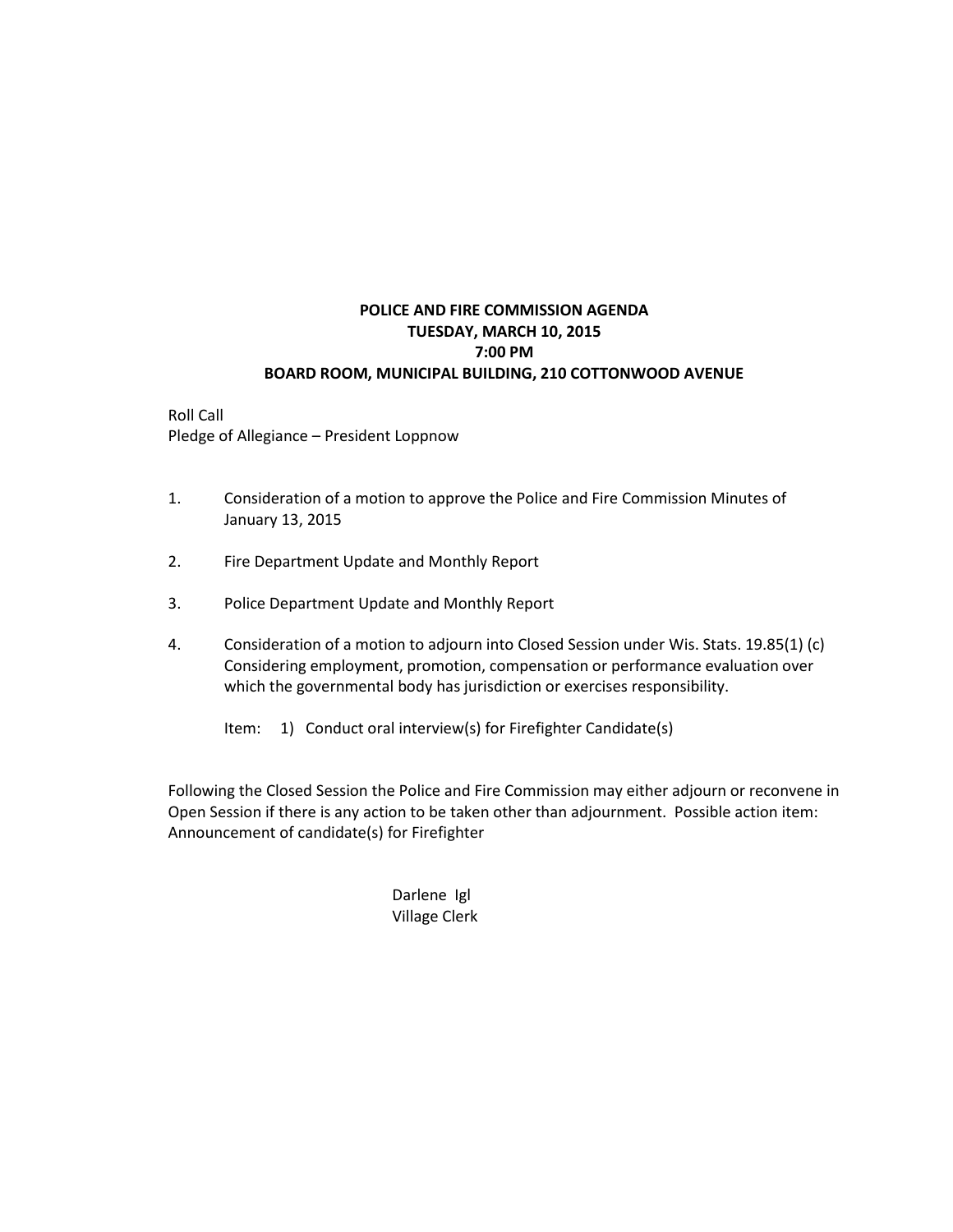## **VILLAGE OF HARTLAND POLICE & FIRE COMMISSION MEETING MINUTES** TUESDAY, January 13, 2015 7:00 P.M.

#### **BOARD ROOM, MUNICIPAL BUILDING, 210 COTTONWOOD AVENUE**

- $7:02$  PM Meeting called to order by Commission President Loppnow
- Commissioner Redlin read the roll for attendance
	- Present : Commissioners Loppnow, Wojciechowski, Redlin, Rebholz, Riesinger
	- Also in attendance : Police Chief Robert Rosch, Acting Fire Chief David Dean
- Pledge of Allegiance led by Commissioner Loppnow.
	- Consideration of a motion to approve the Police and Fire Commission Minutes for meetings held on December  $1.$ 06<sup>th</sup> and 09th, 2014.
		- Motion by Commissioners Rebholz / Woiciechowski to approve the Hartland Police & Fire Commission a. minutes for the meetings of December 06<sup>th</sup> and 09th, 2014. The motion carried on the unanimous vote of the commissioners.
	- $2.$ Fire Department Update and Monthly Report - Acting Chief Dean
		- Chief Dean briefly reviewed the Monthly Response Report for the Commissioners, noting additionally, a. that, through the 13th of January, 2015 ambulance calls were at 33 already, due to the high number of vehicle accidents so far this year.
		- The Chief reported that the new hire, Sharon Dver, is working out well.  $\mathbf{b}$ .
		- The HFD has been working to initiate a new "response protocol" with Duty Officers reporting directly to c. the scene of calls. The Chief noted that this change seems to have provided for swifter response times. especially at night. The Chief also mentioned re-vamped Truck response guidelines, as well.
		- Chief Dean indicated that staffing levels are doing "pretty well" and he is also researching enhanced  $\mathbf{d}$ . "Shared Services" agreements with neighboring municipalities' departments.
		- Chief Dean reported that members of the HFD will again be undergoing Annual Physicals on 02/07/2015. e.
		- $f_{\cdot}$ Acting Chief Dean has appointed two new Department Committees; one to work on and report regarding the long-term plans for Trucks and another with similar responsibilities for Technology.
	- Police Department Update Chief Rosch  $3<sub>1</sub>$ 
		- a. Chief Rosch reported that Officer Paula Hoffa has now been assigned to the Investigative Team as Detective and is currently undergoing additional training which will include mentoring by the Waukesha County Sheriff's Detective as well.

 $\mathbf{1}$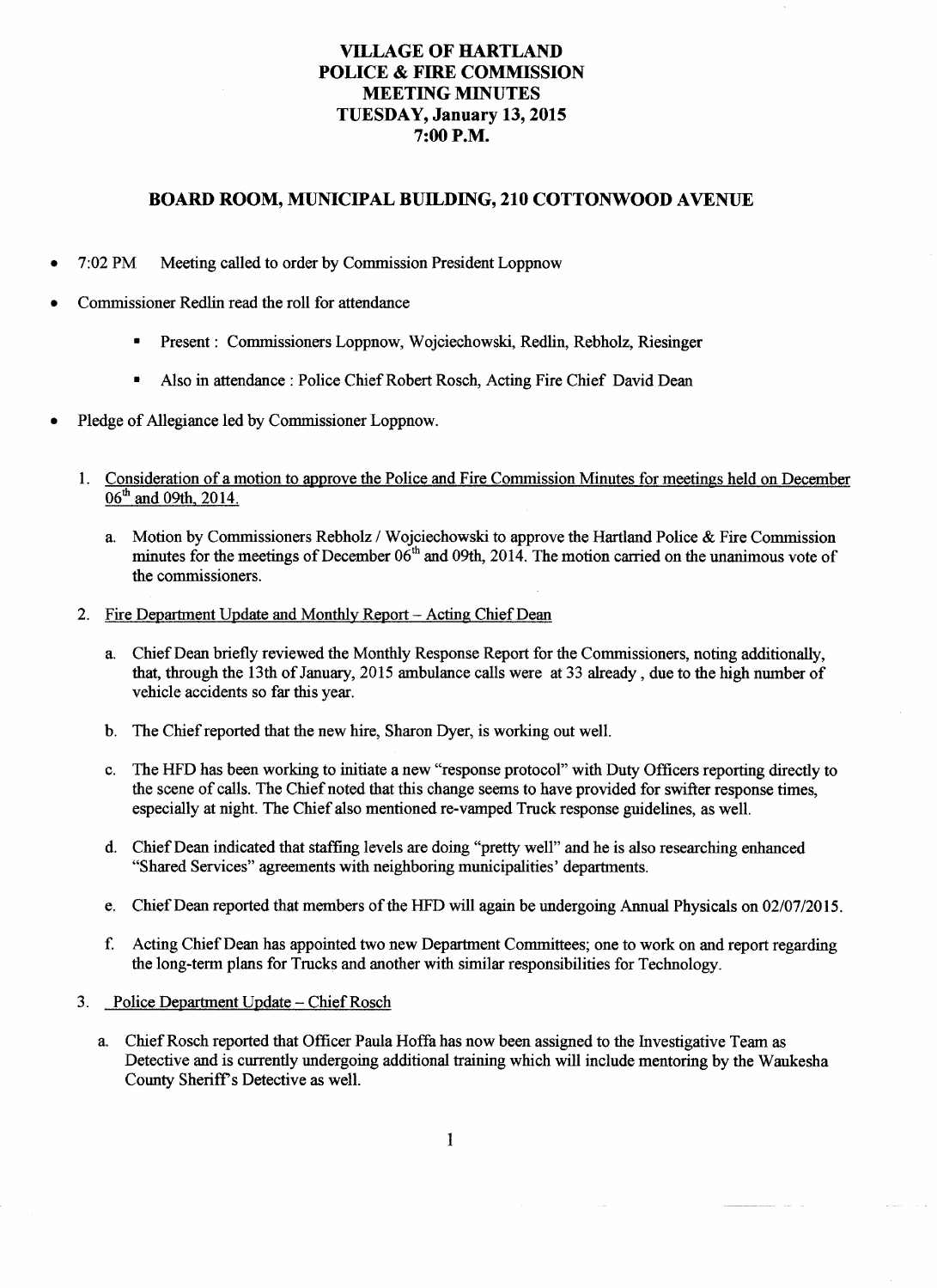- The Chief reported that the HPD had hired candidate Luke Joswick from the group interviewed by the  $h$ Commission on December 6<sup>th</sup>. Officer Joswick will start his new job on 01/19/2015 and will enter Field Training overseen by Officers Mueller and Haag. It is expected, then, that the HPD will be at 100% strength by 07/01/2015
- Chief Rosch indicated that another Citizens Police Academy class will be conducted in a joint venture with  $\mathbf{c}$ . Chenequa, Delafield and Pewaukee; the first session will be held February 11. 2015.
- d. According to Chief Rosch, the approved HPD budget for 2015 includes funding for the renovation of the "Property Room" to increase security of that area and, as well, some remodeling in the Kitchen area.
- e. According to Chief Rosch the previously discussed "Accreditation" process will be conducted, as planned, in 2015 and the Department has been working with a "Coach" to assist in ensuring that the HPD accomplishes the Accreditation with maximum success.
- Chief Rosch distributed and discussed summary, 4<sup>th</sup> quarter 2014 "call reports" for the Commissioners to f. review noting that there were  $\sim 10,600$  calls for service in all of 2014.
- The Chief commended the HPD staff by remarking that, in spite of some turnover during 2014, the g. Department was able to flex and cover all critical assignments during the year.
- h. Chief Rosch distributed copies of the HPD Annual Report to each Commissioner ... The report cover indicates that the HPD is an "Oath of Honor" agency and the Department byline on the report is... "Serving With : Pride, Integrity & Ethics"
- 4. Adjournment

There being no further matters to come before the Village of Hartland Police and Fire Commission and, on motion of Commissioners Rebholz / Redlin, the Commission voted unanimously to adjourn.

Meeting adjourned at 7:36 PM.

Respectfully submitted.

Ralph R. Redlin, Commissioner **Commission Secretary** 

Susan M. Loppnow, Commissioner **Commission President**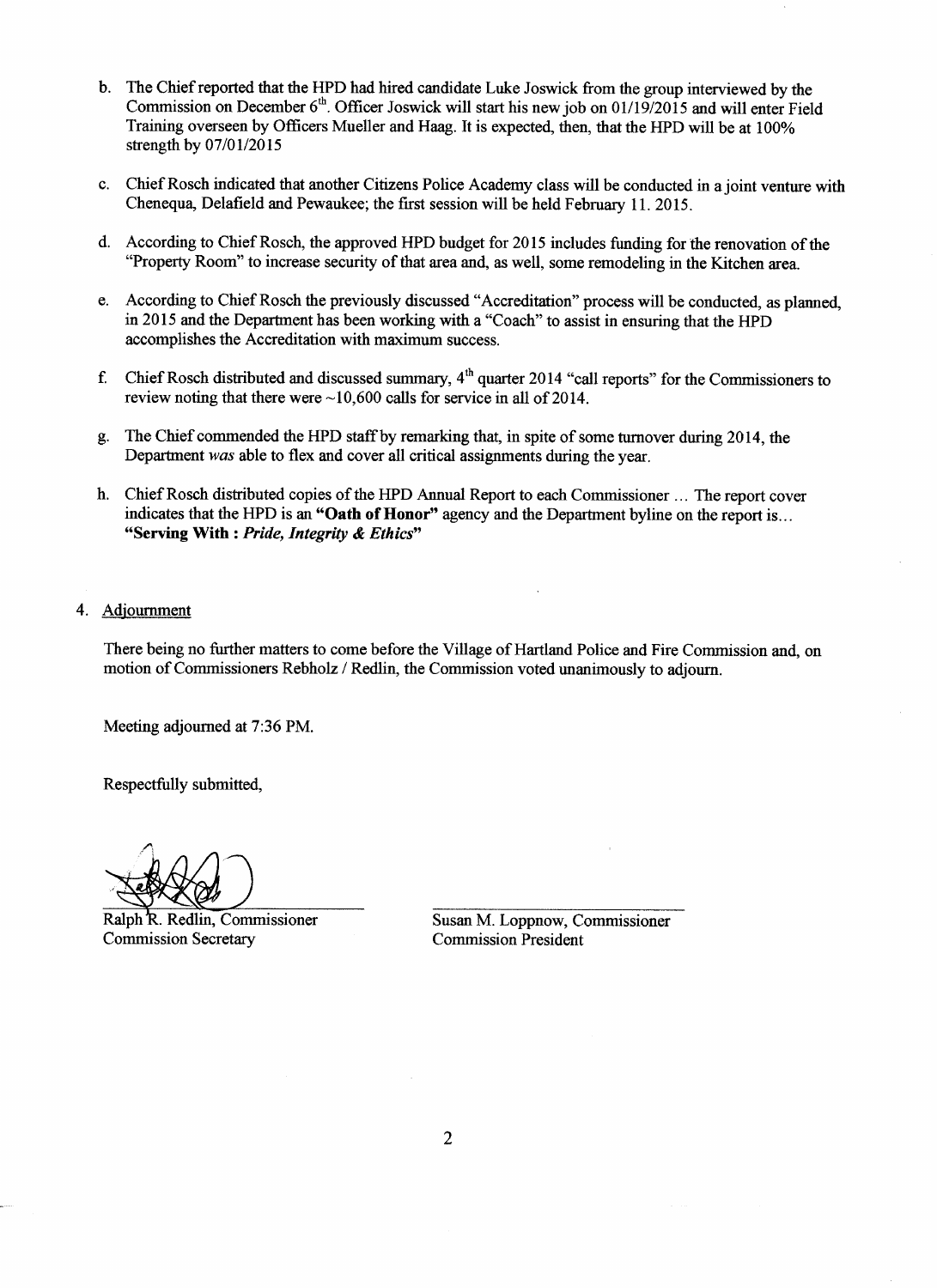| <b>Call Summary Report</b><br>From 02/01/15 To 02/28/15<br><b>EOUEST</b><br><b>ECHNOLOGIES</b><br>Report Printed On: 03/03/2015 |                |               |
|---------------------------------------------------------------------------------------------------------------------------------|----------------|---------------|
| <b>Response Code</b>                                                                                                            | #              | $\frac{0}{0}$ |
| No Lights and Sirens                                                                                                            | $\overline{2}$ | 4.65%         |
| Lights and Sirens                                                                                                               | 41             | 95.35%        |
| Total                                                                                                                           | 43             | 100.00%       |
| <b>Transport Code</b>                                                                                                           | #              | $\frac{0}{6}$ |
| Not Applicable                                                                                                                  | $\overline{2}$ | 4.65%         |
| No Lights or Sirens                                                                                                             | 23             | 53.49%        |
| Lights and Sirens                                                                                                               | 6              | 13.95%        |
| Unknown                                                                                                                         | 12             | 27.91%        |
| Total                                                                                                                           | 43             | 100.00%       |
| <b>Response Disposition</b>                                                                                                     | #              | $\frac{0}{0}$ |
| Treated, Transported by EMS (BLS)                                                                                               | 7              | 16.28%        |
| Treated, Transported by EMS (ALS)                                                                                               | 22             | 51.16%        |
| <b>Treated and Released</b>                                                                                                     |                | 2.33%         |
| Treated and refused Transport                                                                                                   |                | 2.33%         |
| <b>Patient Refused Care</b>                                                                                                     |                | 4.65%         |
| No Treatment Required                                                                                                           |                | 13.95%        |
| Dead at Scene                                                                                                                   |                | 2.33%         |
| Cancelled - Prior to Dispatch                                                                                                   |                | 2.33%         |
| Cancelled                                                                                                                       | $\overline{2}$ | 4.65%         |
| Total                                                                                                                           | 43             | 100.00%       |
| <b>Response Request</b>                                                                                                         | #              | $\frac{0}{6}$ |
| 911 Response (Scene)                                                                                                            | 43             | 100.00%       |
| Total                                                                                                                           | 43             | 100.00%       |
| <b>Responding Unit</b>                                                                                                          | #              | $\frac{0}{6}$ |
| 4351                                                                                                                            | 4              | 9.52%         |
| 4352                                                                                                                            | 38             | 90.48%        |
| Total                                                                                                                           | 42             | 100.00%       |
|                                                                                                                                 |                |               |

| <b>Search Criteria</b>           |                                            |
|----------------------------------|--------------------------------------------|
| <b>Dates</b>                     | From 02/01/2015 To 02/28/2015 (mm/dd/yyyy) |
| Service                          | Hartland Fire Department Rescue            |
| <b>Type of Service Requested</b> | All                                        |
| <b>Patient Disposition</b>       | All                                        |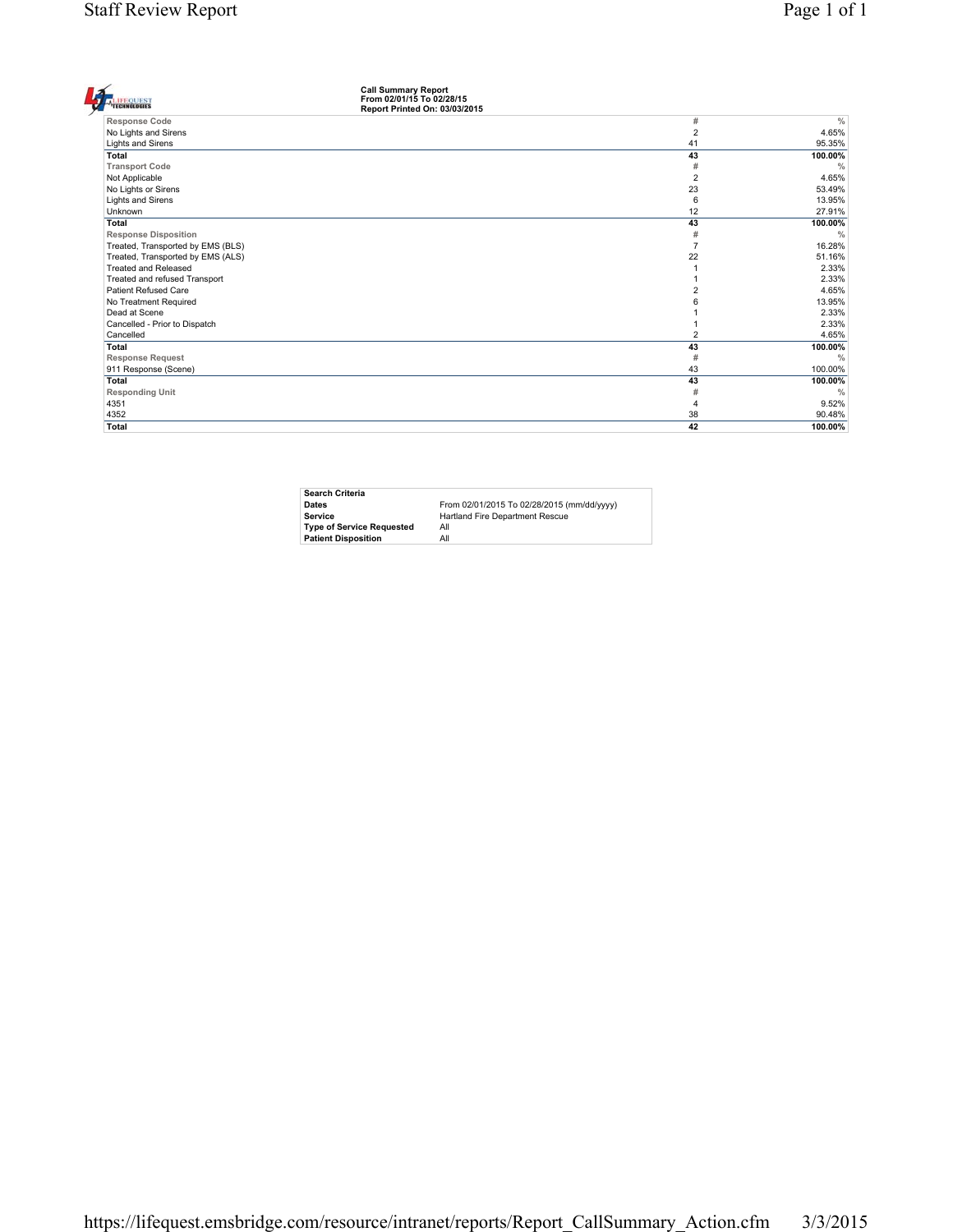| <b>Call Summary Report</b><br>From 01/01/15 To 01/31/15<br><b>TECHNOLOGIES</b><br>Report Printed On: 02/04/2015 |                |               |
|-----------------------------------------------------------------------------------------------------------------|----------------|---------------|
| <b>Response Code</b>                                                                                            | $\#$           | $\frac{0}{0}$ |
| No Lights and Sirens                                                                                            | $\overline{2}$ | 3.08%         |
| Lights and Sirens                                                                                               | 63             | 96.92%        |
| <b>Total</b>                                                                                                    | 65             | 100.00%       |
| <b>Transport Code</b>                                                                                           | #              | $\frac{0}{0}$ |
| Not Applicable                                                                                                  | -1             | 1.54%         |
| No Lights or Sirens                                                                                             | 38             | 58.46%        |
| Lights and Sirens                                                                                               | 6              | 9.23%         |
| Initial No Lights or Sirens, Upgraded to Lights and Sirens                                                      | $\overline{1}$ | 1.54%         |
| Unknown                                                                                                         | 19             | 29.23%        |
| <b>Total</b>                                                                                                    | 65             | 100.00%       |
| <b>Response Disposition</b>                                                                                     | #              | $\frac{0}{0}$ |
| Treated, Transported by Private Vehicle                                                                         | $\overline{1}$ | 1.54%         |
| Treated, Transported by EMS (BLS)                                                                               | 12             | 18.46%        |
| Treated, Transported by EMS (ALS)                                                                               | 32             | 49.23%        |
| Treated, Transported by EMS                                                                                     |                | 1.54%         |
| Treated. Transferred Care                                                                                       |                | 1.54%         |
| Treated and Released                                                                                            |                | 1.54%         |
| Treated and refused Transport                                                                                   |                | 6.15%         |
| Standby Only - No Patient Contacts                                                                              |                | 1.54%         |
| Patient Refused Care                                                                                            |                | 6.15%         |
| No Treatment Required                                                                                           |                | 3.08%         |
| Dead at Scene                                                                                                   |                | 1.54%         |
| Cancelled                                                                                                       | 5              | 7.69%         |
| Total                                                                                                           | 65             | 100.00%       |
| <b>Response Request</b>                                                                                         | #              | $\frac{0}{0}$ |
| 911 Response (Scene)                                                                                            | 65             | 100.00%       |
| Total                                                                                                           | 65             | 100.00%       |
| <b>Responding Unit</b>                                                                                          | #              | $\frac{0}{0}$ |
| 4351                                                                                                            |                | 1.56%         |
| 4352                                                                                                            | 63             | 98.44%        |
| <b>Total</b>                                                                                                    | 64             | 100.00%       |

| Search Criteria                  |                                            |
|----------------------------------|--------------------------------------------|
| Dates                            | From 01/01/2015 To 01/31/2015 (mm/dd/yyyy) |
| Service                          | Hartland Fire Department Rescue            |
| Staff                            | All Active                                 |
| Unit                             | All                                        |
| Call Sign                        | All                                        |
| Zone/District                    | All                                        |
| <b>Type of Service Requested</b> | All                                        |
| <b>Patient Disposition</b>       | All                                        |
|                                  |                                            |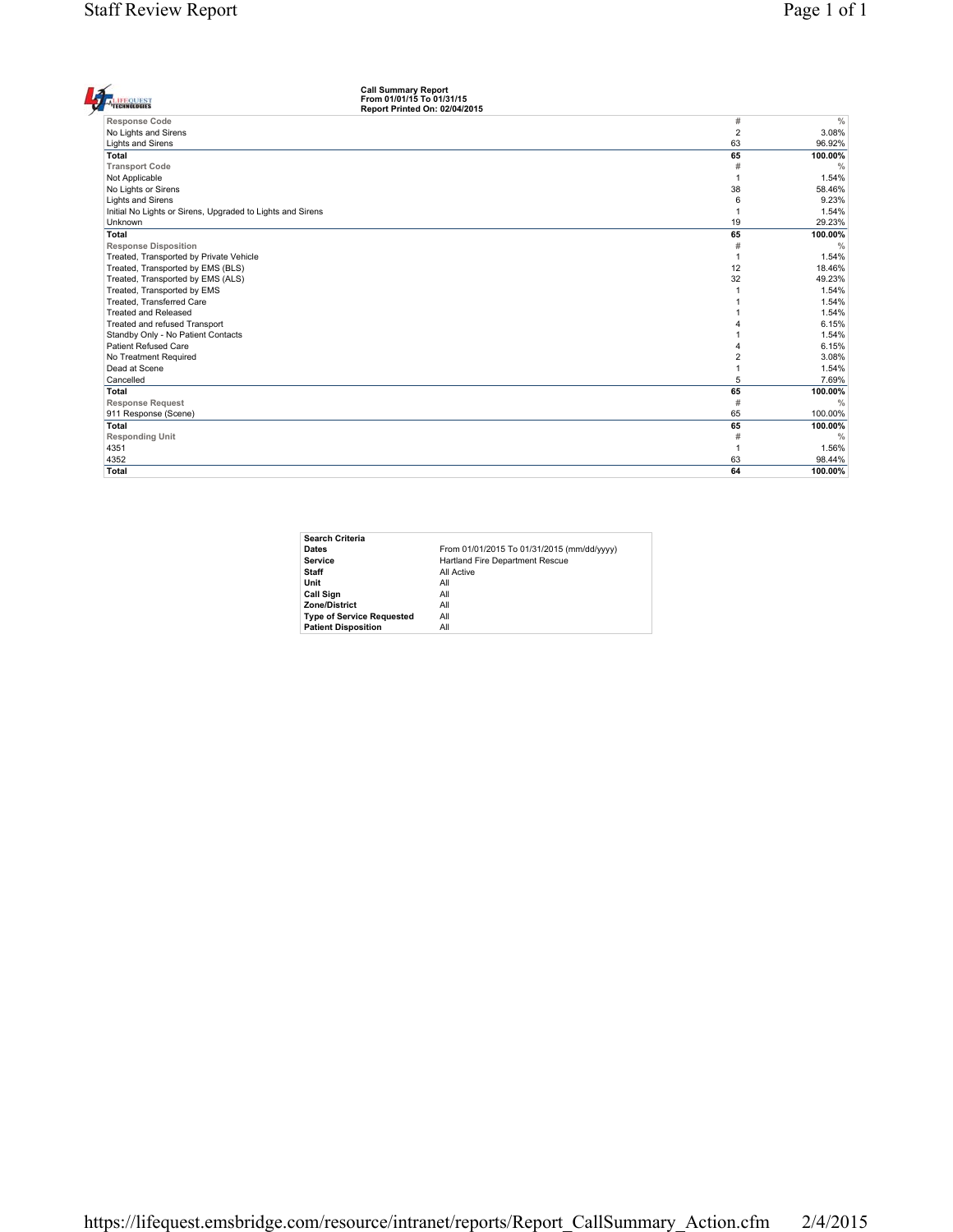#### **Hartland Fire Department Fire Response Calls - January 2015**

| Fdid | Inci no          | Exp no       | Alm date  | Alm time | Station | Inci_type | Descript                                         | Address                                    |
|------|------------------|--------------|-----------|----------|---------|-----------|--------------------------------------------------|--------------------------------------------|
|      | 67150 15-0000074 |              | 1/30/2015 | 10:06:00 | $H-1$   | 531       | Smoke or odor removal                            | 918 Lisbon AVE                             |
|      | 67150 15-0000063 |              | 1/26/2015 | 20:17:39 |         | 500       | Service Call, other                              | 421 W CAPITOL DR                           |
|      | 67150 15-0000061 |              | 1/26/2015 | 18:43:30 |         | 550       | Public service assistance, Other                 | 421 W CAPITOL DR                           |
|      | 67150 15-0015060 |              | 1/26/2015 | 18:10:28 | $H-1$   | 740       | Unintentional transmission of alarm, Other       | 400 SUNNYSLOPE DR                          |
|      | 67150 15-0000055 |              | 1/26/2015 | 2:46:01  | $H-1$   | 745       | Alarm system activation, no fire - unintentional | 530 Windstone DR                           |
|      | 67150 15-0000053 |              | 1/25/2015 | 11:46:21 | $H-1$   | 111       | <b>Building fire/MUTUAL AID</b>                  | 415 Genesee ST                             |
|      | 67150 15-0000050 | 1            | 1/23/2015 | 17:30:50 | 1       | 740       | Unintentional transmission of alarm, Other       | 700 NORTH AVE                              |
|      | 67150 15-0000049 | $\mathbf{1}$ | 1/23/2015 | 14:49:08 | $H-1$   | 111       | <b>Building fire/MUTUAL AID</b>                  | 807 Genesee ST                             |
|      | 67150 15-0000040 |              | 1/18/2015 | 18:12:30 | $H-1$   | 131       | Passenger vehicle fire                           | Cardinal LN / Cardinal Ln and Maple Ave a  |
|      | 67150 15-0000038 |              | 1/17/2015 | 15:55:36 |         | 740       | Unintentional transmission of alarm, Other       | 526 RENSON RD / CHURCH ON 313 CIRCLE DR.   |
|      | 67150 15-0000035 |              | 1/15/2015 | 15:43:06 | $H-1$   | 740       | Unintentional transmission of alarm. Other       | 357 Cottonwood AVE                         |
|      | 67150 15-0000034 |              | 1/14/2015 | 13:56:20 |         | 740       | Unintentional transmission of alarm, Other       | 357 COTTONWOOD AVE                         |
|      | 67150 15-0000032 |              | 1/14/2015 | 8:00:57  | $H-1$   | 611       | Dispatched & cancelled en route                  | 800 North Ave. AVE                         |
|      | 67150 15-0000023 |              | 1/8/2015  | 6:13:00  | $H-1$   | 111       | <b>Building fire/MABAS</b>                       | Rockwood Circle / W2415 S4021/ Waukesha, W |
|      | 67150 15-0000011 |              | 1/5/2015  | 9:02:41  | $H-1$   |           | 740 Unintentional transmission of alarm. Other   | 1500 E Arlene DR                           |

**Total Response Calls 15**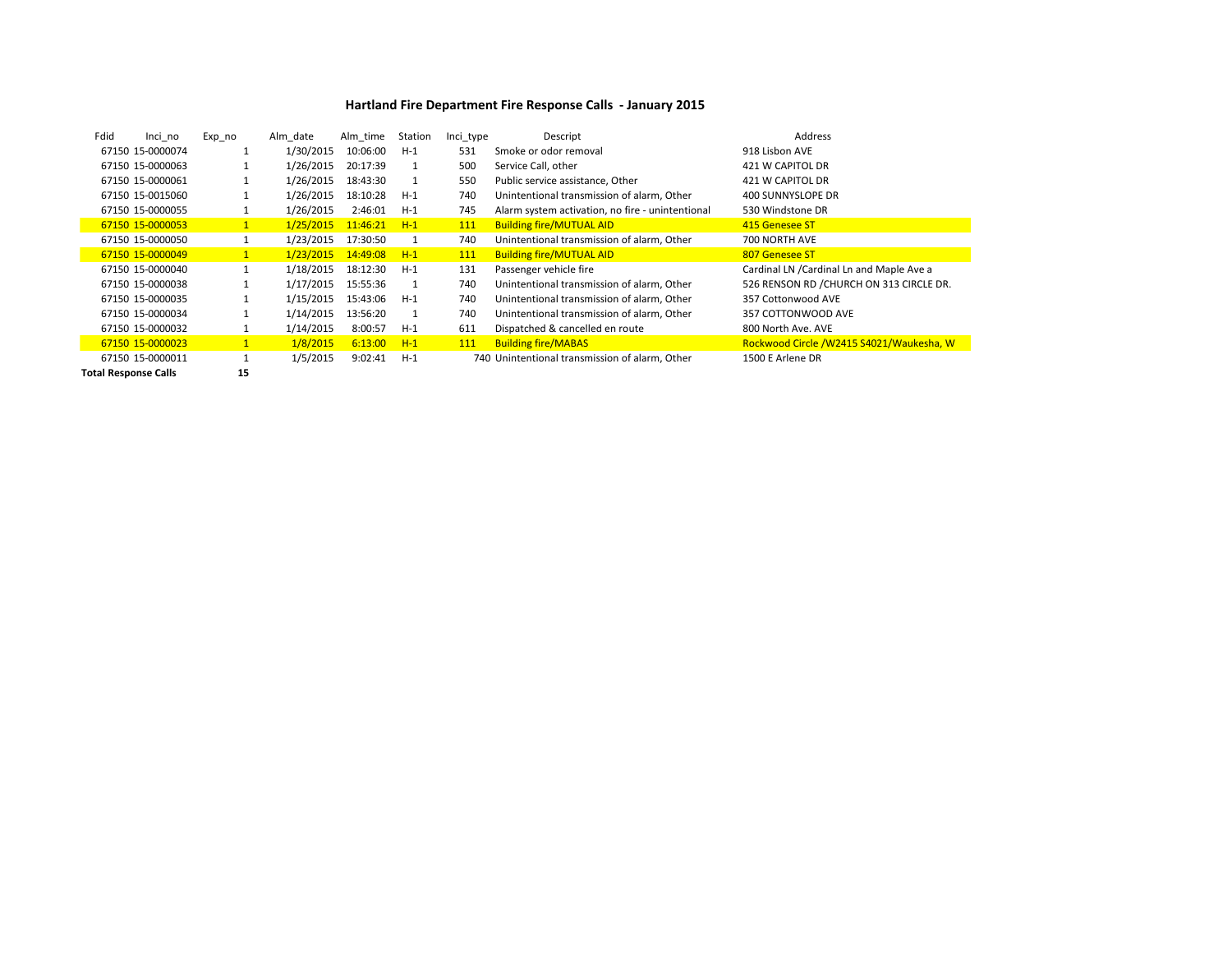# **Hartland Fire Department Fire Response Calls -February:**

| Inci_no               | Exp_no   | Alm_date  | Alm_time | <b>Station</b> | Inci_type | <b>Descript</b>                                   |
|-----------------------|----------|-----------|----------|----------------|-----------|---------------------------------------------------|
| 15-0000122            | 0        | 2/27/2015 | 6:00:12  | $H-1$          | 111       | <b>Building fire</b>                              |
| 15-0000116            | 1/0/1900 | 2/22/2015 | 23:51:09 | $H-1$          | 611       | Dispatched & cancelled en route                   |
| 15-0000107            | 1/0/1900 | 2/17/2015 | 15:52:41 | $H-1$          | 322       | Motor vehicle accident with injuries              |
| 15-0000106            | 1/0/1900 | 2/17/2015 | 8:37:00  | $H-1$          | 324       | Motor Vehicle Accident with no injuries           |
| 15-0000105            | 1/0/1900 | 2/16/2015 | 19:14:02 | $H-1$          | 531       | Smoke or odor removal                             |
| 15-0000104            | 1/0/1900 | 2/16/2015 | 1:04:47  | $H-1$          | 551       | Assist police or other governmental agency        |
| 15-0000102            | 1/0/1900 | 2/15/2015 | 13:31:03 | $H-1$          | 531       | Smoke or odor removal                             |
| 15-0000098            | 1/0/1900 | 2/14/2015 | 10:42:33 | $H-1$          | 111       | <b>Building fire</b>                              |
| 15-0000097            | 1/0/1900 | 2/13/2015 | 10:06:13 | $H-1$          | 324       | Motor Vehicle Accident with no injuries           |
| 15-0000094            | 1/0/1900 | 2/9/2015  | 14:08:47 | $H-1$          | 740       | Unintentional transmission of alarm, Other        |
| 15-0000091            | 1/0/1900 | 2/9/2015  | 5:35:53  | $H-1$          | 111       | <b>Building fire</b>                              |
| 15-0000087            | 1/0/1900 | 2/6/2015  | 18:39:59 | $H-1$          | 500       | Service Call, other                               |
| 15-0000082            | 1/0/1900 | 2/5/2015  | 10:21:01 | $H-1$          | 740       | Unintentional transmission of alarm, Other        |
| 15-0000079            | 1/0/1900 | 2/1/2015  | 14:27:06 | $H-1$          | 114       | Chimney or flue fire, confined to chimney or flue |
| <b>Total Calls 14</b> |          |           |          |                |           |                                                   |